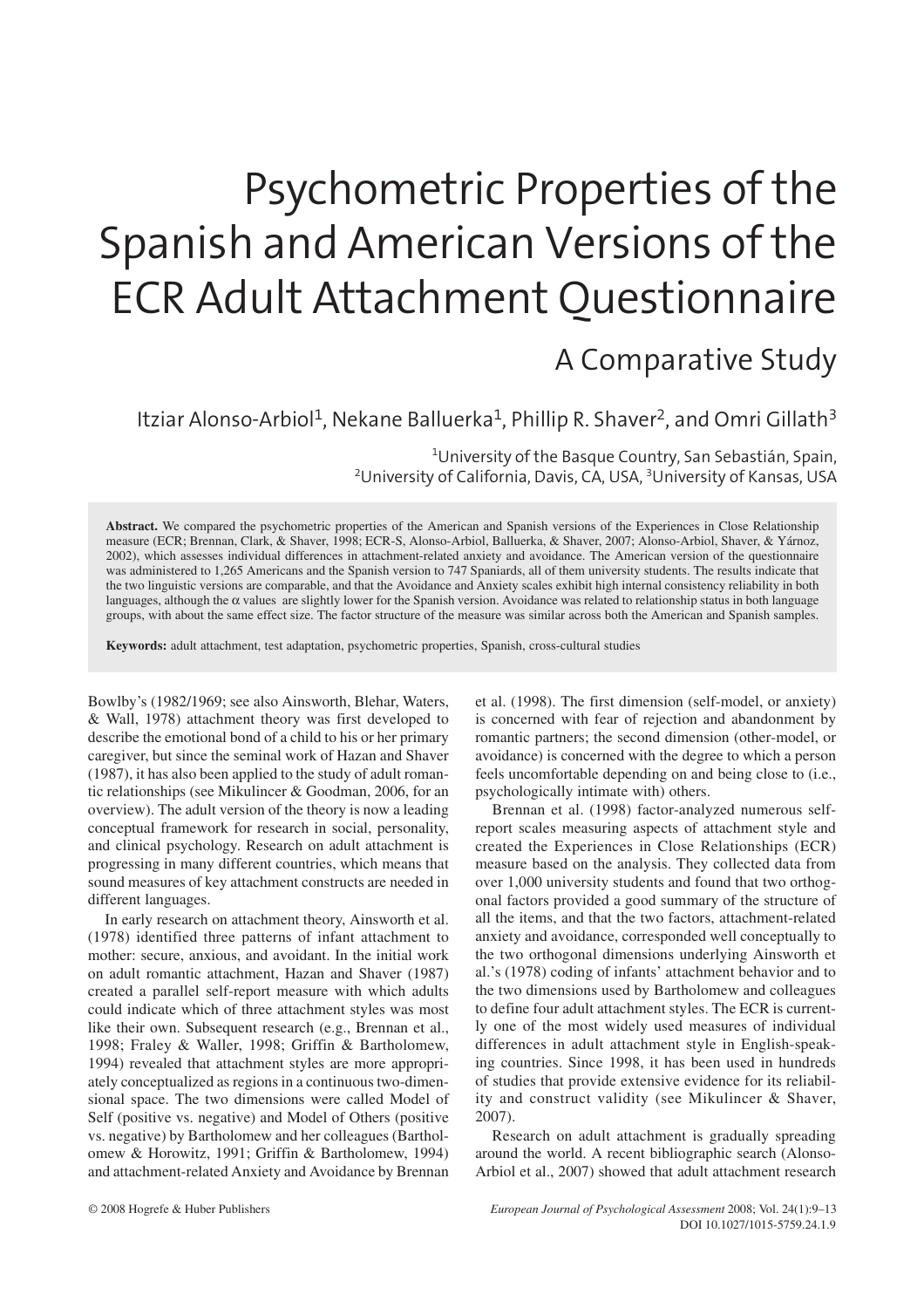is becoming increasingly visible at Spanish-language conferences and in international journals. In order to pursue this work optimally in Spanish-speaking areas, we (Alonso-Arbiol et al., 2002; Alonso-Arbiol et al., 2007) have created a Spanish version of the ECR (called the ECR-S) and have studied its performance in various samples.

Nevertheless, the ECR-S has not yet been subjected to some of the major tests of cross-cultural compatibility recommended for test adaptations. Hambleton (2005), for example, pointed out the need for multiple tests of comparability when evaluating the equivalence of parallel measures in two different languages. Two such tests involve comparing the factor structures and internal consistencies of the parallel sets of items in the two languages. Here, we examine and compare the psychometric properties of the newly created Spanish ECR-S with the properties of the American ECR, with each being administered to large samples of college students from two state universities, one in Spain and one in the United States.

To compare the factor structures, following the recommendations of Church and Burke (1994) and McCrae, Zonderman, Costa, Bond, and Pauonen (1996), we conducted a confirmatory factor analysis (CFA) based on covariance matrices for each sample. We computed the internal consistency reliabilities of the scales in both languages and compared them using Feldt's *W* (1969). We also report the associations between the ECR and ECR-S scales and romantic relationship status. (Previous studies have found people who are involved in romantic relationships to be less avoidant than people who are not involved in relationships; e.g., Hazan & Shaver, 1987; Noftle & Shaver, 2006.)

# **Method**

# **Participants**

The sample was composed of 2,012 university students, 747 Spaniards and 1,265 Americans. The Spanish participants (379 women, 368 men) were undergraduate students at the University of the Basque Country, with a mean age of 20.35 years (*SD* = 2.39). As for couple status, 40.5% were stably involved in a romantic relationship, while the other 59.5% were not involved in a relationship. The American participants (885 women, 375 men<sup>1</sup>) were undergraduate students at the University of California, Davis, with a mean age of 19.58 years (*SD* = 2.26). As for relationship status, 40.8% were stably involved in a romantic relationship (i.e, "single, but in a romantic relationship" or "married or cohabiting"2 ), and the other 50.2% were not involved in a relationship (i.e., "single and not in a romantic relationship").

#### **Measure**

#### **Experiences in Close Relationships Measure**

This self-report questionnaire assesses individual differences on the two major dimensions of adult attachment style: avoidance of intimacy and interdependence, and anxiety about rejection and abandonment. The Avoidance scale contains 18 Likert-type items, as does the Anxiety scale. Each item is rated on a 7-point scale ranging from 1 (*disagree strongly*) to 7 (*agree strongly*).

#### **Spanish Version of the ECR-S**

A back-translation design was used to increase linguistic equivalence between the existing English-language ECR and its Spanish version. Each English item was independently translated by the same two bilingual researchers into Spanish, and the two translations were compared, discussed, and eventually reduced to a single mutually agreeable wording. A third bilingual person, unfamiliar with attachment theory, then translated the proposed Spanishlanguage items back into English. This translation was examined by us to determine whether the items seemed to be essentially the same as the English-language originals. Some slight changes were made during this process to improve the Spanish wording (see Alonso-Arbiol et al., 2007, for a more detailed discussion of the changes). Once the item wording had been decided, the items were placed in a questionnaire format in the same order used in the original American version, and with the same Likert-type answer alternatives (in Spanish, the anchor term *disagree strongly* was *completamente en desacuerdo* and the term *agree strongly* was *completamente de acuerdo*).

# **Procedure**

In Spain, data were collected in the students' classrooms. After permission was granted by an instructor, students who agreed to participate in the study filled out the questionnaire, including demographic questions, before the class itself began. In the United States, data were collected via an on-line survey program, as a part of the prescreening process at the UC Davis Psychology Department. Students who agreed to participate completed the English version of the ECR and a few demographic questions. They did so individually and at a time of their own choice. Anonymity of all participants in both locations was assured.

<sup>-</sup>Five participants did not report their gender.

From those stably involved in a romantic relationship, 1.3% and 1.9% were married or cohabiting in the Spanish and American samples, respectively.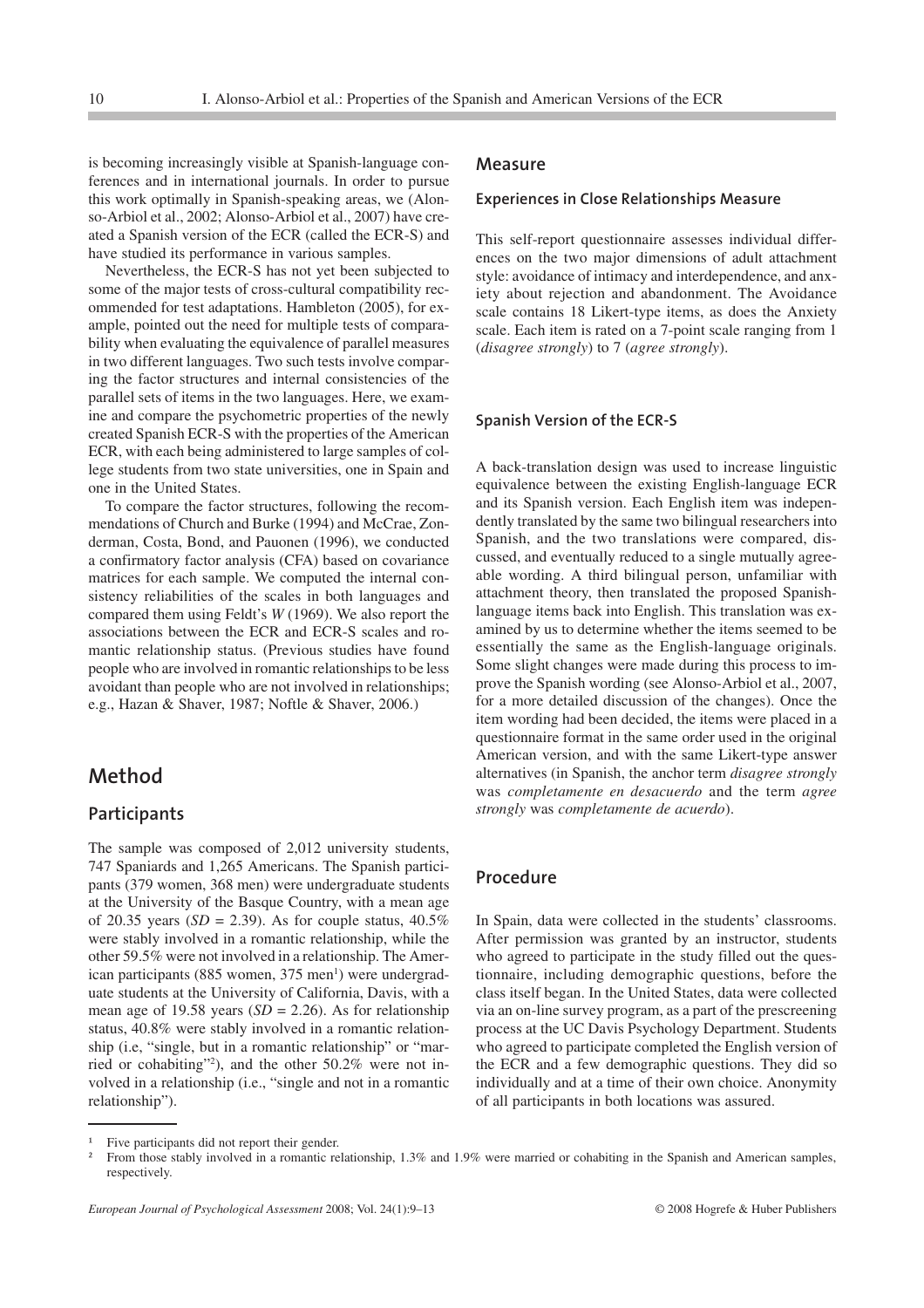# **Results**

In Table 1 we display the means and *SD*s for the Anxiety and Avoidance scales in the two samples, as well as Student *t* values and Cohen *d* values between such means. As can be seen, Americans had slightly higher Avoidance scores and Spaniards had moderately higher Anxiety scores.

*Table 1*. Comparison of means and *SD*s between the Spanish  $(N = 747)$  and the American  $(N = 1,265)$  samples on the two ECR scales

| Scale          | Spanish<br>sample |     |      | American<br>sample |            | Cohen's $d$ |
|----------------|-------------------|-----|------|--------------------|------------|-------------|
|                | M                 | SD  | M    | SD                 |            |             |
| Avoidance      | 2.79              | .87 | 2.99 | 1.17               | $4.41***$  | .19         |
| Anxiety        | 4.11              | .86 | 3.65 | 1.19               | $-9.85***$ | .44         |
| *** $p < .001$ |                   |     |      |                    |            |             |

# **Internal Consistency Reliability**

In Table 2 we report the Cronbach's  $\alpha$  coefficients for each scale in both samples, as well as the Feldt's *W* (1969) statistic comparing the internal consistencies across the two languages. All four coefficients were greater than .85, indicating good reliability. Nevertheless, statistically significant differences were found between the corresponding  $\alpha$ values for the ECR and ECR-S scales ( $p < .01$  in both cases), because the  $\alpha$  values were somewhat lower for the two ECR-S scales.

*Table 2.* Comparison of internal consistency coefficients for the Spanish and American versions of the ECR

| Scale                      | Cronbach's $\alpha$ |     | Feldt's $W$ |  |  |  |
|----------------------------|---------------------|-----|-------------|--|--|--|
| Spanish ECR American ECR   |                     |     |             |  |  |  |
| Avoidance                  | .87                 | .94 | $2.167**$   |  |  |  |
| Anxiety                    | .85                 | .92 | $1.875**$   |  |  |  |
| ** $p < .01$ , two-tailed. |                     |     |             |  |  |  |

## **Validity**

### **Criterion-Related Validity**

To obtain empirical evidence of criterion validity, we examined the association between relationship status (being or not being in a relationship at the time of the study) and a person's scores on the ECR or ECR-S Avoidance scales. Previous studies (e.g., Hazan & Shaver, 1987; Noftle & Shaver, 2006) have shown that Avoidance is associated with not being involved in a relationship. In the present samples, in both countries, uncoupled participants were significantly more avoidant than their coupled counterparts. In Spain,  $t(745) = 13.39, p < .001$  (uncoupled  $M =$ 3.10, *SD* = .79; coupled *M* = 2.32, *SD* = .76). In the United States,  $t(1263) = 16.26$ ,  $p < .001$  (uncoupled  $M = 3.39$ , SD

 $= 1.05$ ; coupled  $M = 2.39$ ,  $SD = 1.08$ ). Because almost any difference might have been statistically significant with such large sample sizes, we also calculated the effect sizes (Cohen's  $d = .94$ , for Spaniards; Cohen's  $d = 1.00$ , for Americans) and found them to be large in both samples and similar in size.

#### **Factor Validity**

To corroborate that both the American and the Spanish versions of the ECR had the claimed underlying two-dimensional structure, we conducted a confirmatory factor analysis (CFA) in each sample specifying a model with two dimensions.

Brennan et al. (1998) used exploratory factor analysis to arrive at the two general dimensions of attachment insecurity, anxiety and avoidance, included in the ECR. Building on this work, and using the LISREL 8 program (Jöreskog & Sörbom, 1993), we performed a CFA on the original ECR items to confirm the two-dimensional structure in a sample different from the one used to create the measure, and another CFA was conducted on the Spanish version to test whether this two-dimensional model also applies to ECR-S. To perform these analyses, we formulated three parcels of items for the avoidance subscale and three parcels for the anxiety subscale in each sample (for further explanation of this procedure, see Kishton & Widaman, 1994; Little, Cunningham, Shahar, & Widaman, 2002). The parceling procedure is used in structural equation modeling to reduce the number of parameter estimates to facilitate model identification, decrease the indicator-to-subject ratio, and decrease the potential for distributional violations that might occur on individual items. (By parceling, each variable is based on the average of three item scores.)

The first avoidance parcel was the mean of every third avoidance item on the ECR, beginning with item #1. The second avoidance parcel was the mean of every third avoidance item beginning with the second item, and the third avoidance parcel was the mean of every third avoidance item beginning with the third item. Thus, the 18 avoidance items were divided into three 6-item parcels, and the mean of the three avoidance parcels was the avoidance scale's overall score. The same procedure was used with the anxiety items to arrive at three 6-item anxiety parcels. The three avoidance parcels were specified to load on the Avoidance factor, the three anxiety parcels were specified to load on the Anxiety factor, and the correlation between the Avoidance and Anxiety factors was unspecified in advance.

The fit of the model was evaluated by the following indices: (a) the  $\chi^2$  likelihood ratio statistic; (b) Jöreskog and Sörbom's (1981) goodness of fit index (GFI) and adjusted goodness of fit index (AGFI); (c) Tucker and Lewis' (1973) nonnormed fit index (NNFI); (d) Bentler's (1990) comparative fit index (CFI); and (e) Steiger's (1990) root mean square error of approximation (RMSEA). Due to the large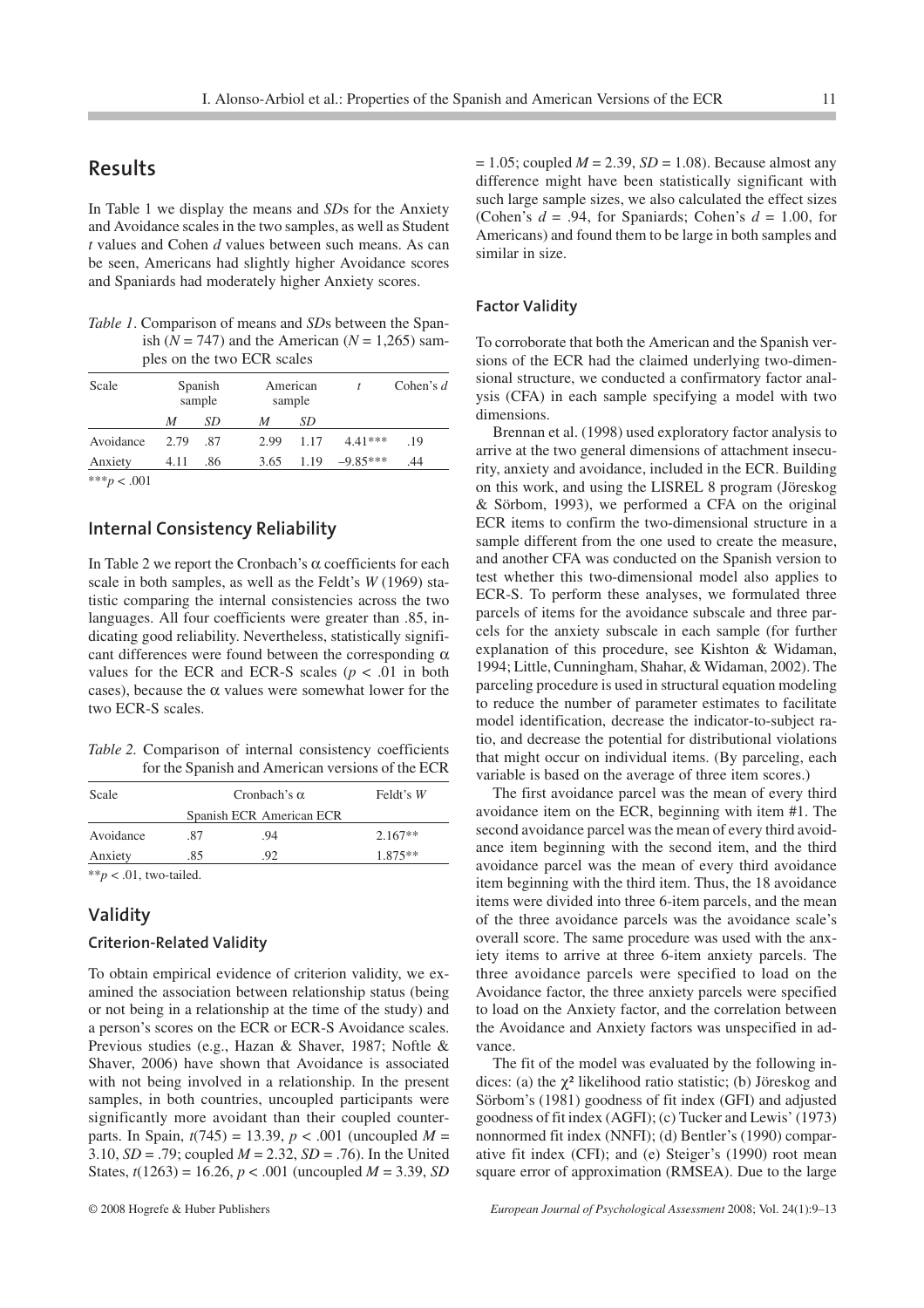| <i>Table 3.</i> Goodness of fit for the two-dimensional model of |  |
|------------------------------------------------------------------|--|
| the ECR based on confirmatory factor analyses of                 |  |
| the American and Spanish data                                    |  |

| Two-dimen- $df$<br>sional model |     | $\gamma^2$ |     |           |      | GFI AGFI NNFI CFI RMSEA |
|---------------------------------|-----|------------|-----|-----------|------|-------------------------|
| American                        | 8   | 18.25 .99  | .99 | 1.00 1.00 |      | - 03                    |
| Spanish                         | - 8 | 66.04 .97  | .92 | .95       | - 97 | .10                     |

*Note. df* = degrees of freedom;  $\chi^2$  = the minimum fit function  $\chi^2$ ; GFI = goodness of fit index; AGFI = adjusted goodness of fit index; NNFI = nonnormed fit index; CFI = comparative fit index; RMSEA = root mean square error of approximation.

sample size, the  $\chi^2$  statistical index was statistically significant for this a priori model using the Spanish data,  $\chi^2$  (8,  $N = 714$ ) = 66.54,  $p < .01$ , and also for the American data,  $\chi^2$  (8, *N* = 1140) = 18.25, *p* < .01. Nevertheless, practical indices of fit, including the GFI, AGFI, NNFI, CFI, and RMSEA, indicated a good fit (see Table 3). With the NNFI, a fit index of 1.00 is considered an exact fit, and models with a fit above .90 are considered tenable (Bentler, 1992). Values of RMSEA smaller than .08 indicate an acceptable fit and values greater than .10 indicate that a model should be rejected (Cudeck & Browne, 1993). The distributions of the GFI, AGFI, and CFI are unknown, so no statistical test or critical value is available (Jöreskog & Sörbom, 1986). For all three relative fit-indices, as a rule of thumb, values greater than .90 are considered as indicating a good fit (Hoyle, 1995). Thus, overall the a priori two-dimensional model fit both the Spanish and the American data sets well.

According to Brennan et al. (1998), the two dimensions of the ECR are essentially orthogonal, and in their exploratory factor analysis, the two dimensions were in fact not highly correlated. In our two CFA analyses, the correlation was not specified and instead was freely estimated. It proved to be .27 in the American sample (a bit higher than usual) and .00, as expected, in the Spanish sample.

# **Discussion**

Using the recommended methods for comparing parallel psychological measures in two different languages or in different cultures with different languages, we found that the ECR and ECR-S have the theoretically expected twodimensional factor structure and adequate internal consistency reliabilities. In line with adult attachment theory (Mikulincer & Shaver, 2007) and the research literature based on the English-language ECR, two major orthogonal factors underlie the two sets of items, one assessing avoidant attachment and one assessing anxious attachment. All coefficient alphas were above .85. In both samples, the avoidance dimension was inversely related, and to about the same degree, to being involved in a romantic relationship at the time of the study.

The pattern of means on the two scales was somewhat different between the Spanish and American samples, with the Spanish anxiety mean being substantially higher than the American anxiety mean, and the Spanish avoidance mean being slightly lower than the American avoidance mean. This difference is compatible with a previous cross-cultural study by Schmitt et al. (2004), which used a Spanish translation of Bartholomew and Horowitz's (1991) Relationship Questionnaire, a very brief measure of adult attachment style. In that study, the mean scores of Spanish and Western American (including Californian) college students differed on Model of Self, which is similar to Anxiety  $(d = .65)$ , and Model of Others, which is similar to avoidance  $(d = 1.00)^3$ .<sup>3</sup> That is, Spanish students were more anxious and less avoidant than Western American students in Schmitt et al.'s study, as in ours. Thus, the different patterns of means may indicate true cross-cultural differences, not in the measures, but in avoidance and anxiety themselves. The difference in means may also have affected the different correlations between the Anxiety and Avoidance dimensions in our two samples.

The higher anxiety mean in the Spanish sample indicates that there are relatively fewer securely attached individuals in that sample, where security is defined as having a low score on both insecurity dimensions. When a person scores relatively low on both dimensions, this contributes to a correlation between the dimensions, which in the American sample proved to be .27, which is still quite compatible with the claim that the two insecurity dimensions are fairly distinct.

Even though the ECR and ECR-S have similar factor structures, and their avoidance scales relate similarly to current relationship status, the  $\alpha$  coefficients were somewhat higher for the ECR than for the ECR-S, as noticed by a statistically significant difference between the corresponding  $\alpha$  coefficients in American and the Spanish samples. Although the ECR-S alphas were quite adequate  $(\geq$ .85), there may be subtle differences in the wording or culturally embedded meanings of some of the items. We are currently looking into that possibility. For the present, however, the ECR-S is an excellent measure of adult attachment insecurities. Although more work needs to be done to assure that the scales are suitable for more general adult samples, not just college students, our own preliminary studies of nonstudent groups in Spain (e.g., Alonso-Arbiol et al., 2007) suggest that the ECR-S will work well for diverse samples of Spanish-speaking adults.

#### **Authors' Note**

Parts of this paper were presented at the 18th International Congress of the International Association for Cross-Cultural Psychology, July, 2006, Isle of Spetses, Greece.

We calculated the Cohen's *d* values, which were not provided in Schmitt et al.'s article.